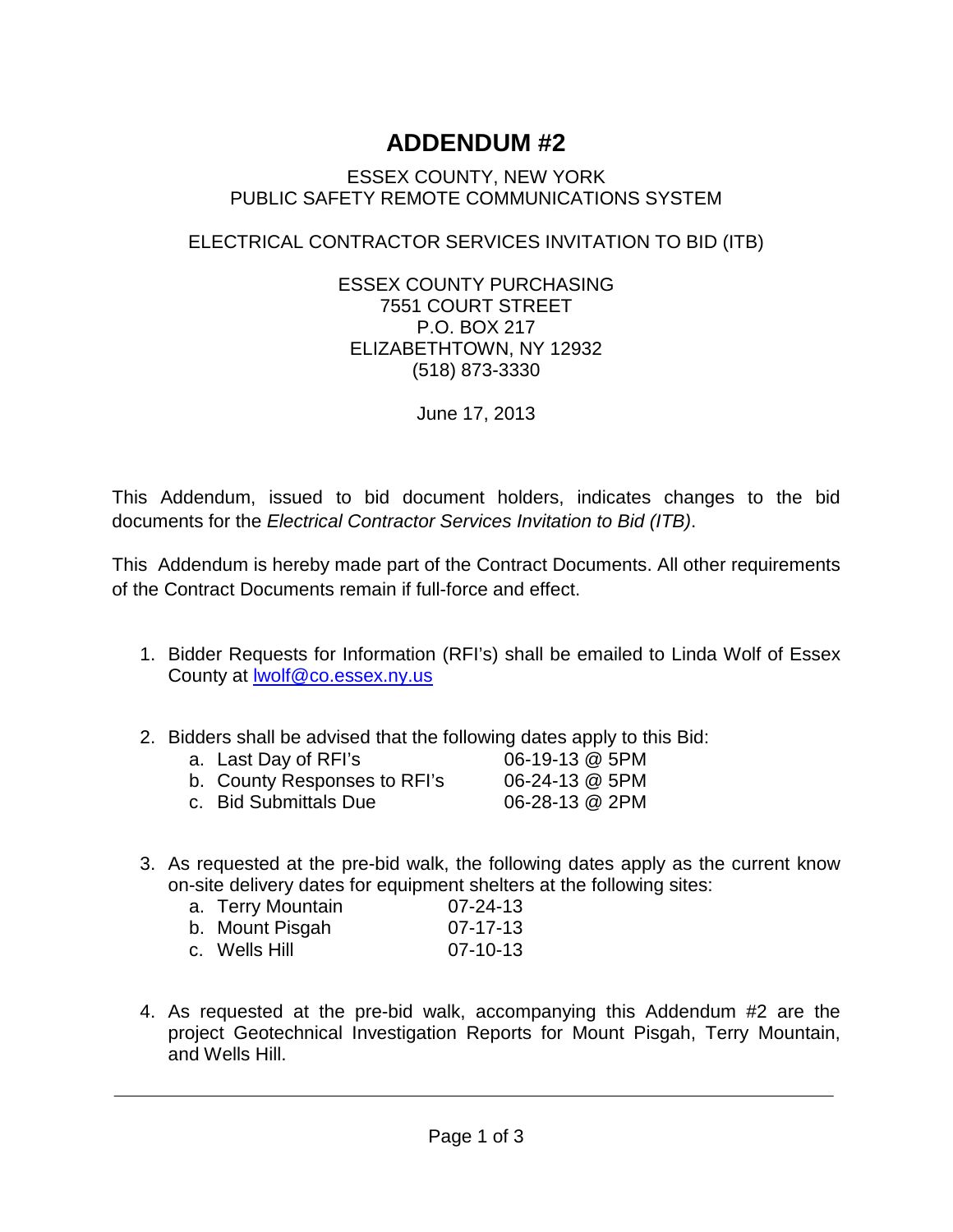- 5. Bid Drawing E-130 for Blue Mountain calls for two (2) #1/0 AWG bare copper buried 18" minimum between the two (2) existing buildings (shelters) if not already in place. For purposes of this bid, bidders shall assume lateral grounding ties are not in place and include the costs for adding the two (2) connections in their proposals.
- 6. The following clarification is being issued for all bid sites as related to exterior underground utility trenching, conduit installation, exterior grounding and conductor/wire installation:
	- a. Bidders are directed to review Drawing E-001 for applicable Project General Notes #4, #5 & #6 which detail the responsibilities of the General Contractor (GC) and the Electrical Contractor (EC) related to these installations.
	- b. Bidders are directed to review Project Summary Specification 01 10 00, Section 2.02 for Inclusions and Exclusions related to the scope of this bid.
	- c. Bidders are further directed to review Project Summary Specification 01 10 00, Section 2.03 for detailed site-by-site project scope.
- 7. Clarification Drawing E-150 for Lewis PSB calls for an electrical tie-in to a "non-UPS Powered Panelboard" in the UPS Room A039 which was not found during the pre-bid walk. Bidders are to tie into nearest non-UPS panel source with availability for this scope assuming this will be within 100-feet of the UPS Room.
- 8. Clarification Drawing E-150 for the Lewis PSB calls for providing a 3P, 125A circuit breaker in the existing Liebert UPS. The ENGINEER has confirmed that beneath the right-side blanking panel, the interior bus contains adequate spare space for this new breaker. Bidders to follow current drawing direction for this scope.